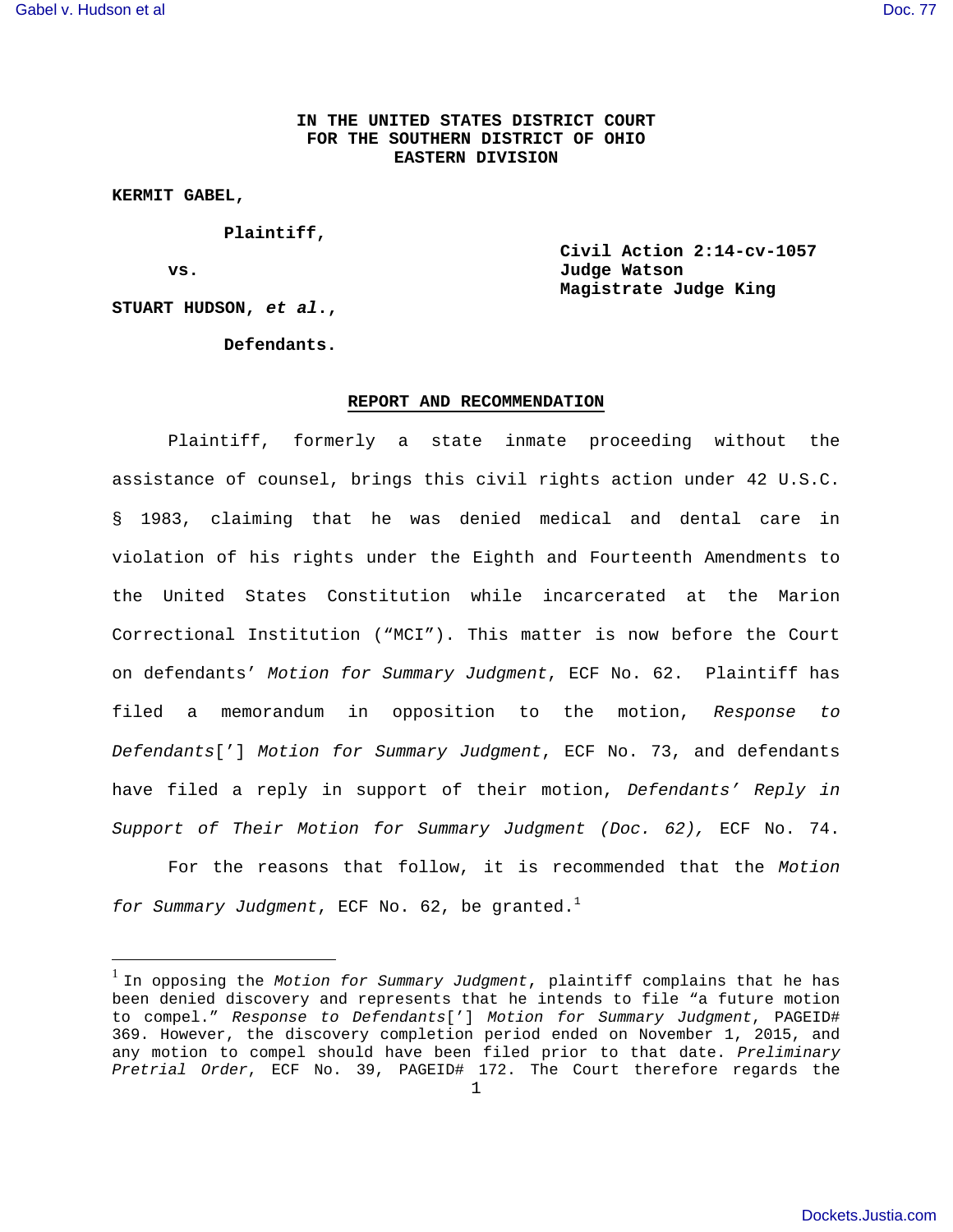## **Background**

 The Complaint, ECF No. 1, names as defendants Stuart Hudson, identified in the Complaint as the Chief of Bureau of Medical Services of the Ohio Department of Rehabilitation and Correction ("ODRC"), and Dr. Miles Finney, identified as a contract dentist at MCI. Plaintiff alleges that defendant Hudson was deliberately indifferent to pain resulting from plaintiff's "degenerative bone disease of spine and both hips," id. at ¶ 21, because of his "repeated refusal to allow spinal treatment at OSU pain clinic as was recommended by no less than fifteen medical professionals over a 5-6 year period . . . ." Id. at ¶ 12. According to plaintiff,

Defendant Stuart Hudson's repeated refusal to allow OSU pain clinic spinal procedure has caused plaintiff to suffer excruciating pain every day for months on end since the effects of the last spinal treatment has worn off. Last treatment was given 2/18/11.

Id. at ¶ 14.

<u>.</u>

 The Complaint also alleges that, on November 22, 2010, defendant Finney wanted to extract plaintiff's tooth when he should have replaced the filling that had fallen out of the tooth. Id. at  $\P\P$  39-40.

Plaintiff Gabel asked Dr. Finney why the filling could not be replaced? Defendant Finney replied "IF YOU WERE ON THE OUTSIDE IT COULD BE FILLED BUT HERE I'M REQUIRED TO EXTRACT

Motion for Summary Judgment as ripe for resolution.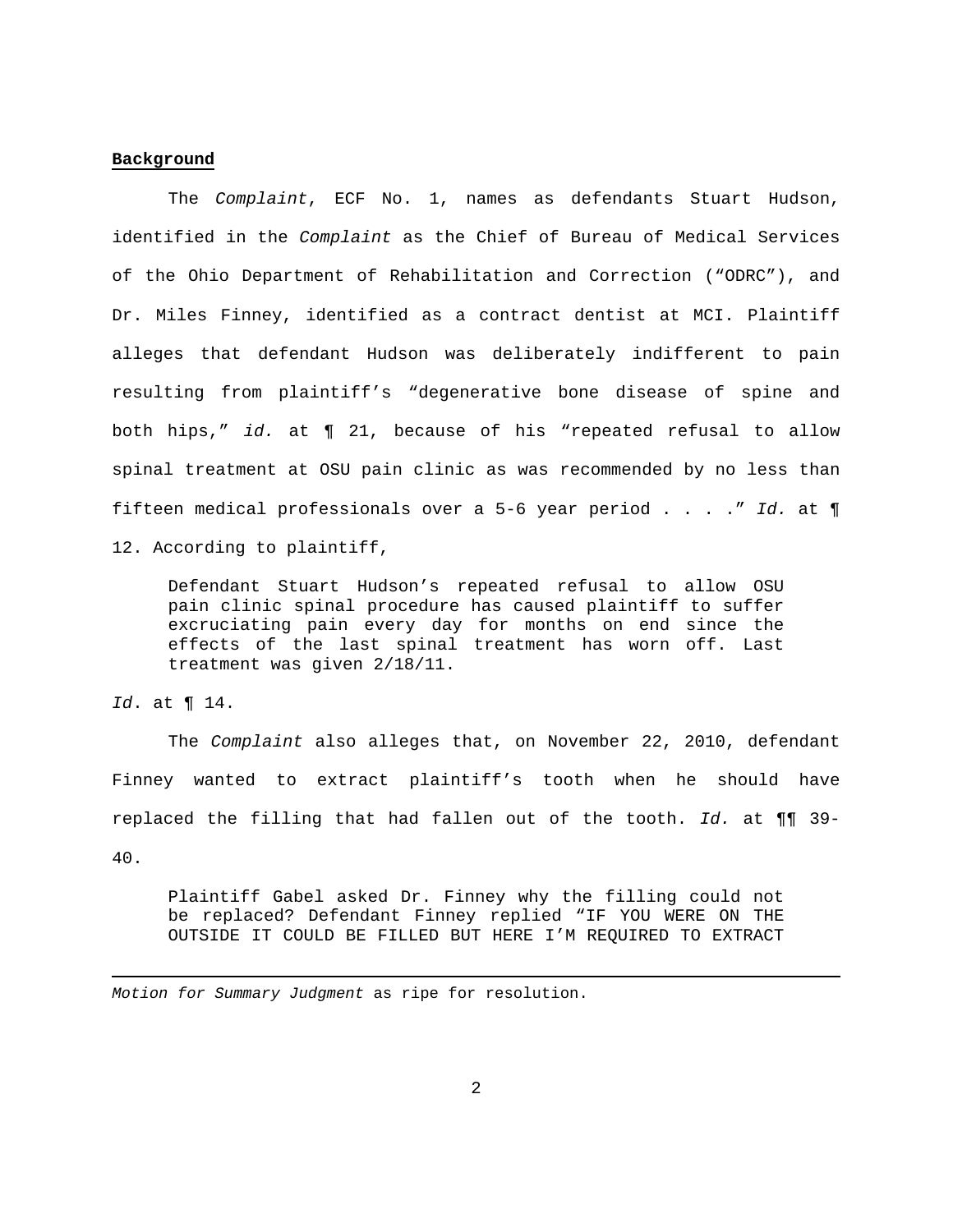IT.

\* \* \*

Defendant Finney claims plaintiff has gum disease and "loose teeth[.]" This is his excuse for wanting to extract the tooth rather than refill the tooth. Dr. Finney made these decisions 11/22/10.

Now TWO AND A HALF YEARS LATER PLAINTIFF HAS BEEN GIVEN NO TYPE OF MEDICATION FOR TOOTH ACHE. PLAINTIFF HAS HAD NO TREATMENT FOR GUM DISEASE. DR. FINNEY'S DIAGNOSIS HAS BEEN THE ONLY DENTIST TO MAKE THESE DECISIONS. . . .

Id. at ¶¶ 41, 45-46 (as in original).

 The Complaint names both defendants in their individual and personal capacities, id. at ¶ 7, and seeks "damages and injunctive relief. . . ." Id. at  $\P 5.^2$ 

## **Standards**

 $\overline{a}$ 

1. Summary Judgment

 The standard for summary judgment is well established. This standard is found in Rule 56 of the Federal Rules of Civil Procedure, which provides in pertinent part:

The court shall grant summary judgment if the movant shows that there is no genuine dispute as to any material fact and the movant is entitled to judgment as a matter of law.

Fed. R. Civ. P. 56(a). In making this determination, the evidence must be viewed in the light most favorable to the non-moving party. Adickes v. S.H. Kress & Co., 398 U.S. 144 (1970). Summary judgment will not lie if the dispute about a material fact is genuine, "that is, if the evidence is such that a reasonable jury could return a

<sup>&</sup>lt;sup>2</sup> Plaintiff's release from prison renders his claim for injunctive relief moot. See Parks v. Reans, 510 F.App'x 414, 415 ( $6<sup>th</sup> Cir. 2013$ ).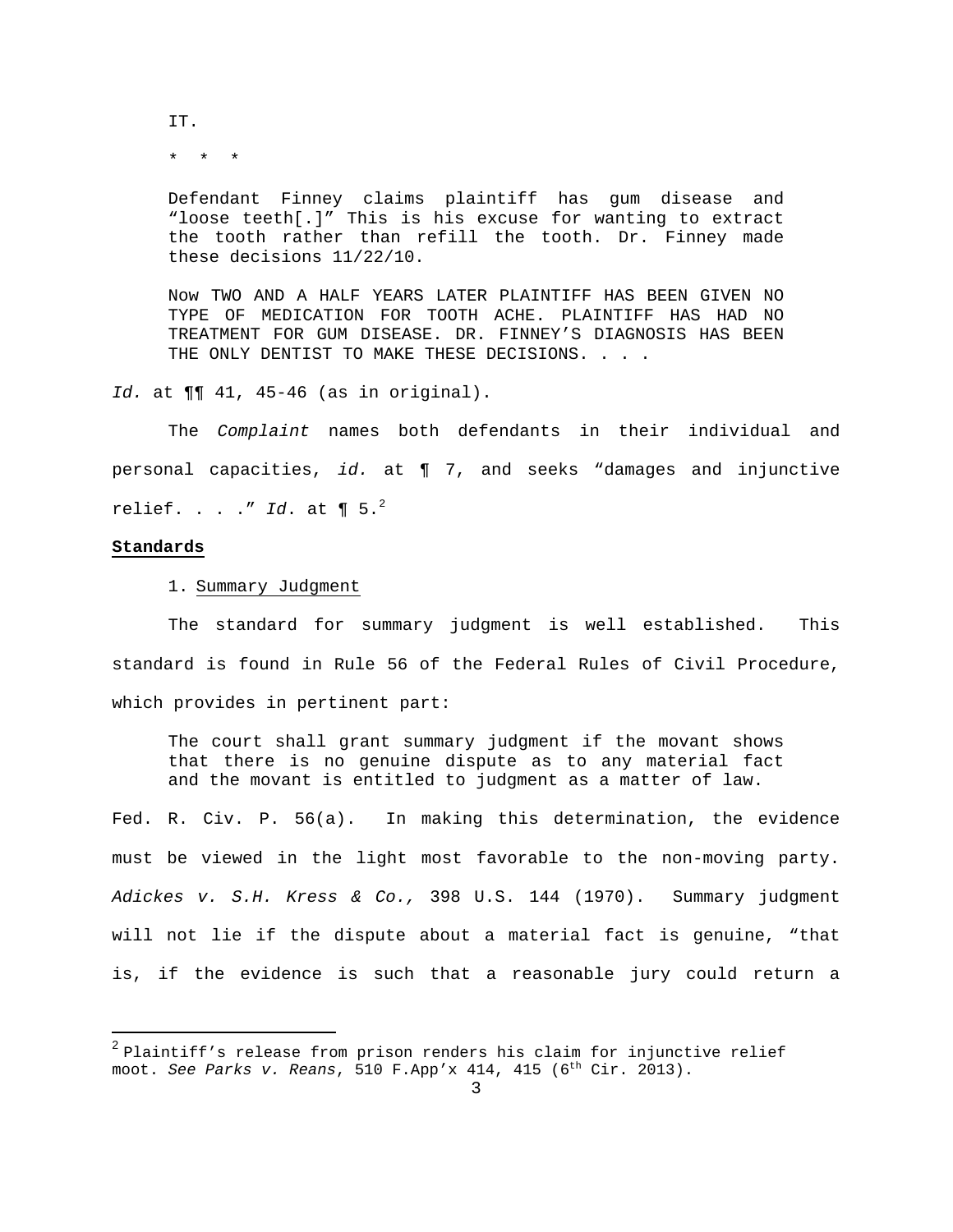verdict for the non-moving party." Anderson v. Liberty Lobby, Inc., 477 U.S. 242 (1986). However, summary judgment is appropriate if the opposing party fails to make a showing sufficient to establish the existence of an element essential to that party's case and on which that party will bear the burden of proof at trial. Celotex Corp. v. Catrett, 477 U.S. 317, 322 (1986). The mere existence of a scintilla of evidence in support of the opposing party's position will be insufficient; there must be evidence on which the jury could reasonably find for the opposing party. Anderson, 477 U.S. at 251.

 The party moving for summary judgment always bears the initial responsibility of informing the district court of the basis for its motion, and identifying those portions of the record which demonstrate the absence of a genuine issue of material fact. Catrett, 477 U.S. at 323. Once the moving party has met its initial burden, the burden then shifts to the nonmoving party who "must set forth specific facts showing that there is a genuine issue for trial." Anderson, 477 U.S. at 250 (quoting former Fed. R. Civ. P. 56(e)); Talley v. Bravo Pitino Restaurant, Ltd., 61 F.3d 1241, 1245 ( $6<sup>th</sup>$  Cir. 1995)("nonmoving party must present evidence that creates a genuine issue of material fact making it necessary to resolve the difference at trial"). "Once the burden of production has so shifted, the party opposing summary judgment cannot rest on the pleadings or merely reassert the previous allegations. It is not sufficient to 'simply show that there is some metaphysical doubt as to the material facts.'" Glover v. Speedway Super Am. LLC, 284 F.Supp.2d 858, 862 (S.D. Ohio 2003)(citing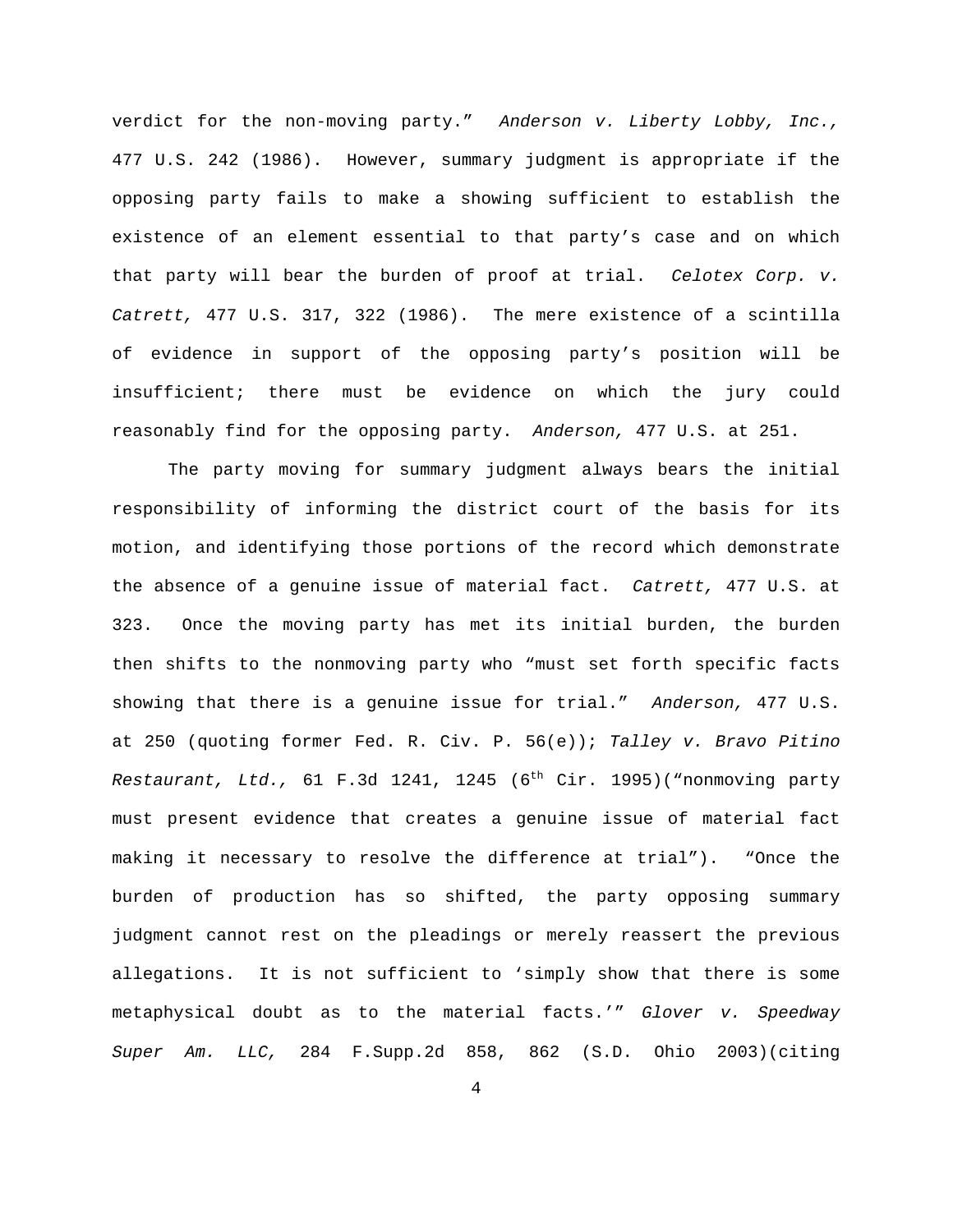Matsushita Elec. Indus. Co. v. Zenith Radio Corp., 475 U.S. 574, 586 (1986). Instead, the non-moving party must support the assertion that a fact is genuinely disputed. Fed. R. Civ. P. 56(c)(1).

### 2. Medical Care in the Prison Context

 The Eighth and Fourteenth Amendments to the United States Constitution proscribe "deliberate indifference to serious medical needs of prisoners." Estelle v. Gamble, 429 U.S. 97, 104 (1976). The Constitution does not, however, prohibit medical malpractice within the prison context. Id.; Webster v. Jones, 554 F.2d 1285, 1286 (4th Cir. 1977); Hampton v. Holmesburg Prison Officials, 546 F.2d 1077, 1081 (3d Cir. 1976). Of course, a dispute over the course of medical treatment is likewise not actionable under §1983. Young v. Gray, 560 F.2d 201 (5th Cir. 1977). On the other hand, the needless suffering of pain when relief is readily available gives rise to a cause of action against those whose deliberate indifference caused the inmate's unnecessary pain. Westlake v. Lucas, 537 F.2d 857 (6th Cir. 1976).

 There are two parts to a claim of denial of medical care, one objective, one subjective. Flanory v. Bonn, 604 F.3d 249, 253  $(6^{th}$ Cir. 2010) citing Farmer v. Brennan, 511 U.S. 825, 833 (1994). In order to satisfy the objective component, the inmate must demonstrate the existence of a sufficiently serious medical need; for the subjective component, the inmate must demonstrate that the defendant possessed a sufficiently culpable state of mind in denying medical care. Id., at 253 - 54. "To satisfy the subjective component, the plaintiff must allege facts which, if true, would show that the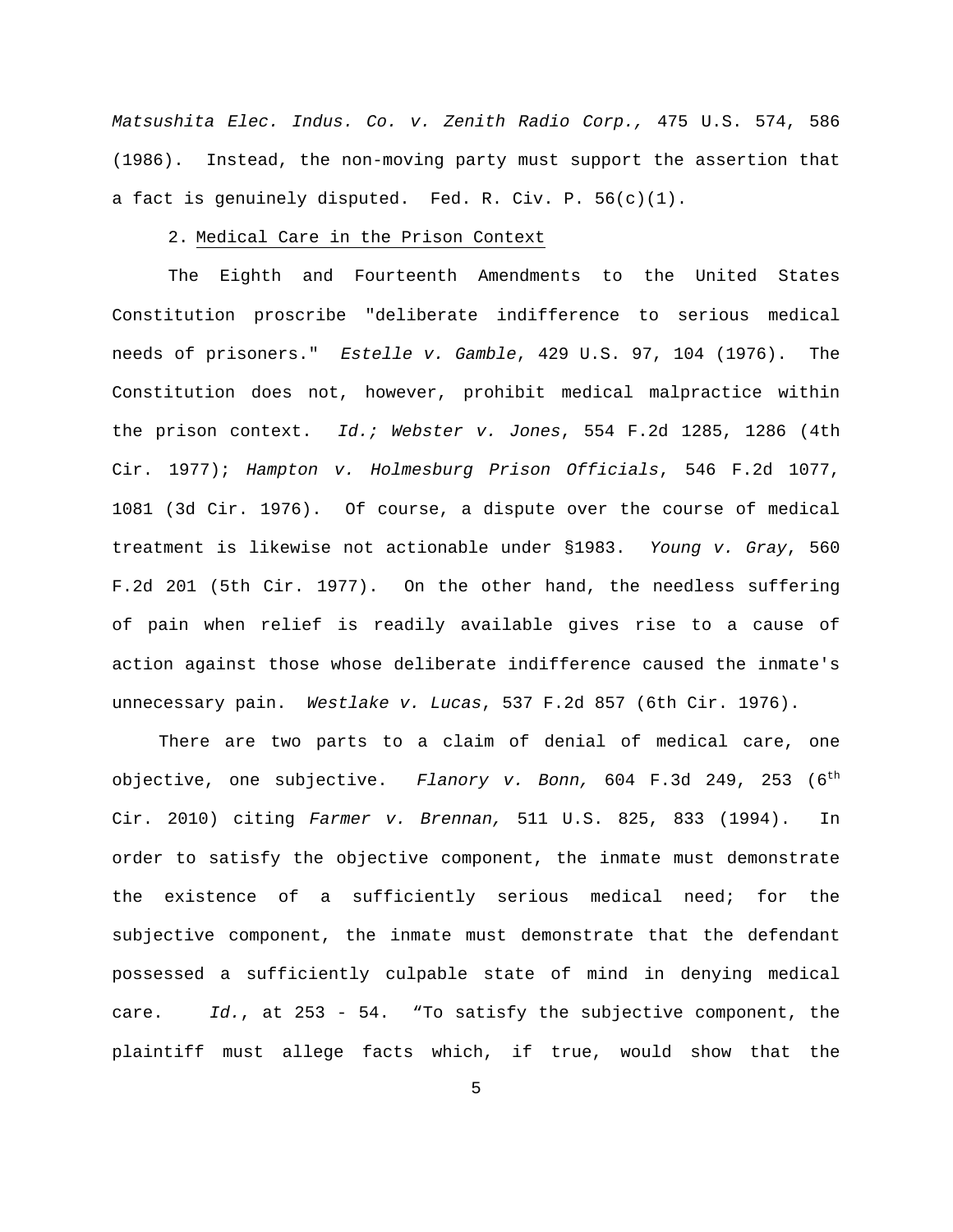official being sued subjectively perceived facts from which to infer substantial risk to the prisoner, that he did in fact draw the inference, and that he then disregarded that risk." Comstock v. McCrary, 273 F.3d 693, 703  $(6^{th}$  Cir. 2001). The requisite state of mind "entails something more than mere negligence" but "less than acts or omissions for the very purpose of causing harm or with knowledge that harm will result." Farmer, 511 U.S. at 835.

# **Defendant Hudson**

 As noted supra, plaintiff alleges that he suffered pain resulting from his "degenerative bone disease of spine and both hips," Complaint, ¶ 21. This Court concludes that this is a sufficiently serious medical need to satisfy the objective component of plaintiff's claim against defendant Hudson. However, the Court also concludes that plaintiff has not established the subjective component of his claim against this defendant.

 Plaintiff alleges that defendant Hudson refused to permit treatment of plaintiff's spinal condition at a pain clinic, thereby causing plaintiff to experience "excruciating pain." Complaint, ¶ 14. Defendants have established that defendant Hudson was, at the relevant time, "Chief of the ODRC Office of Correctional Healthcare. Mr. Hudson oversees administrative functions and is not involved in any clinical decision making." Affidavit of Andrew D. Eddy, M.D., ¶ 5, ECF No. 62- 11.

Former inmate Kermit Gabel. . . had been sent to the pain clinic at The Ohio State University Medical Center for an epidural steroid injection. . . treatment on February 18,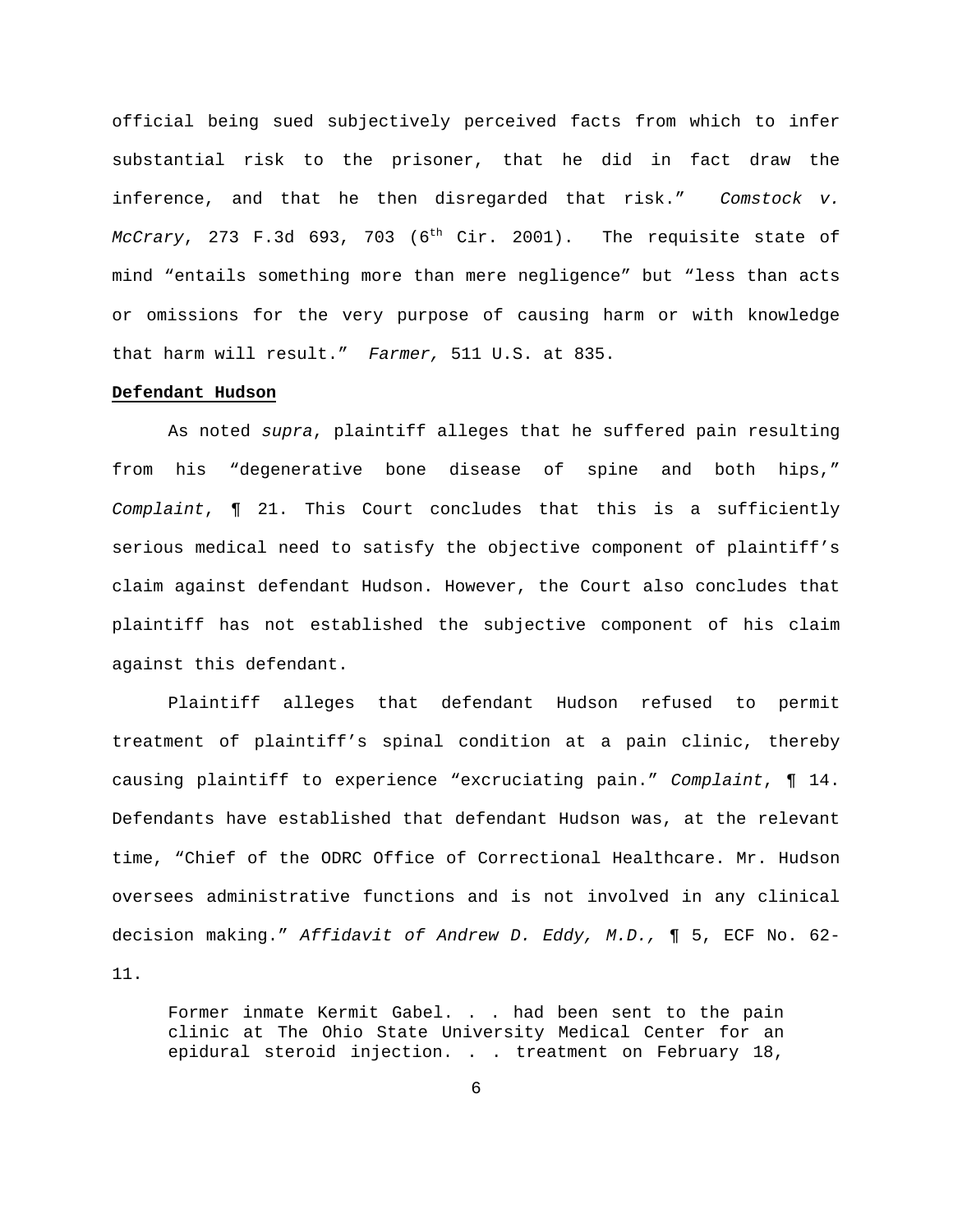2011. A return visit scheduled for April 1, 2011 was cancelled on March 9, 2011 after Inmate Gabel's chart was reviewed by an advanced level provider at his institution and the advanced level providers at the ODRC Bureau of Medical Services . . . . Mr. Hudson is not an advanced level provider and was not involved in this decision.

Id. at ¶ 6. Plaintiff does not dispute these assertions. See generally Response to Defendants['] Motion for Summary Judgment. See also Plaintiff's Affidavit, attached to Complaint, PAGEID# 11. Based on this record, then, it cannot be said that defendant Hudson was deliberately indifferent to plaintiff's serious medical needs. Defendant Hudson is therefore entitled to summary judgment.

#### **Defendant Finney**

 The Complaint alleges that, on November 22, 2010, defendant Finney wanted to extract plaintiff's tooth when he should have replaced the filling that had fallen out of the tooth. Id. at  $\P\P$  39-40. In his affidavit attached to the Complaint, Affidavit, PAGEID# 7, plaintiff avers that, when asked why the filling could not be replaced, "Dr. Finney said 'If you were outside it could be filled, but here I am required to extract the tooth.'" Id. Plaintiff "suffered pain from toothache for months as a result of the [ODRC] sub-standard dental care." Id. Even assuming that plaintiff's Affidavit establishes an objectively serious need for dental treatment, the Court concludes that plaintiff has not established that defendant Finney was deliberately indifferent to that need.

Dr. Finney avers that he examined plaintiff only once, i.e., on November 22, 2010, for a complaint of a "broken tooth," which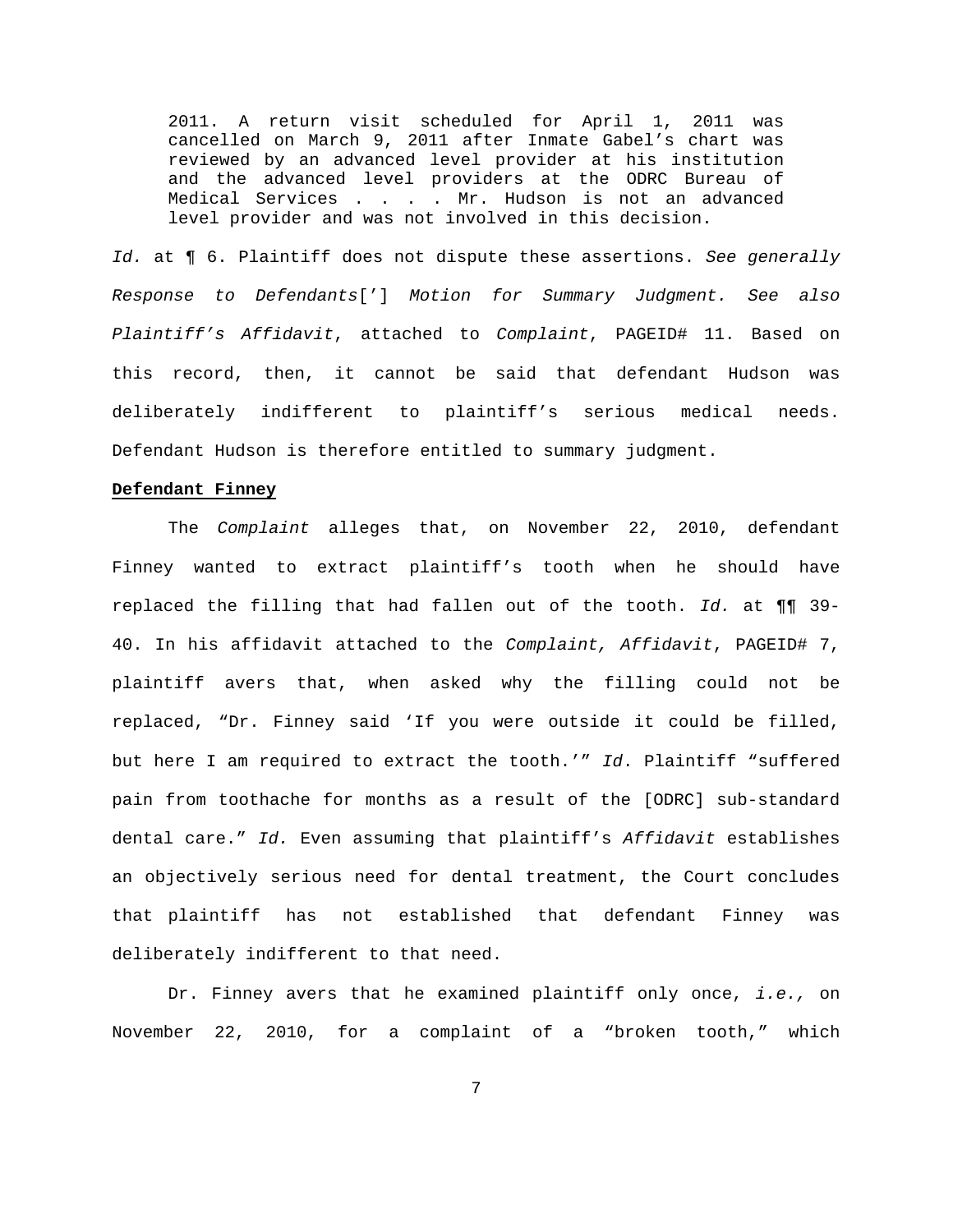defendant Finney diagnosed as a "fractured lower lateral incisor" and which required, in his estimation, extraction. Affidavit of Miles Finney, D.D.S., ¶¶ 4-5, ECF No. 62-10. See also Treatment-Remarks, ECF No. 62-8 (referring to "fractured #23). Plaintiff refused extraction and left. Id. at ¶ 6. Plaintiff did not complain of pain at that time. Id. at  $\P$  4. Defendant Finney also states that the recommended extraction "was the appropriate course of treatment for Mr. Gabel's tooth and in accordance with ODRC policy and procedures." Id. at ¶ 8.

 Plaintiff received dental treatment on a number of occasions after that date. See Treatment-Remarks, ECF No. 62-8. It was not until plaintiff was seen by a different dentist on April 1, 2011, that the record reflects a complaint of pain. Id. at PAGEID# 297. Although plaintiff expressed to that dentist his belief that it was tooth #23 (i.e., the tooth addressed by defendant Finney) that was causing the pain, the examining dentist – who had also reviewed x-rays – noted, "#25 is non-restorable and will need to be extracted to relieve the pain the patient is experiencing."

 In his response to the Motion for Summary Judgment, plaintiff appears to argue only that he experienced pain, as evidenced by the cancelled appointment at the pain clinic - which forms the basis of his claim against defendant Hudson, not defendant Finney. Response to Defendants['] Motion for Summary Judgment, PAGEID#  $368-69.^3$  He offers

 $\overline{a}$ 

 $^3$  "Defendants [acted] maliciously against the Plaintiff [and] caused him pain for over six years in failing to treat him. Why else was Plaintiff making health care request to the dentist, surely not for a hunger pain, but for teeth pain and everyone knows how that feels. By failing to adequately treat the Plaintiff amounts to deliberate lack of dental care. Plaintiff was even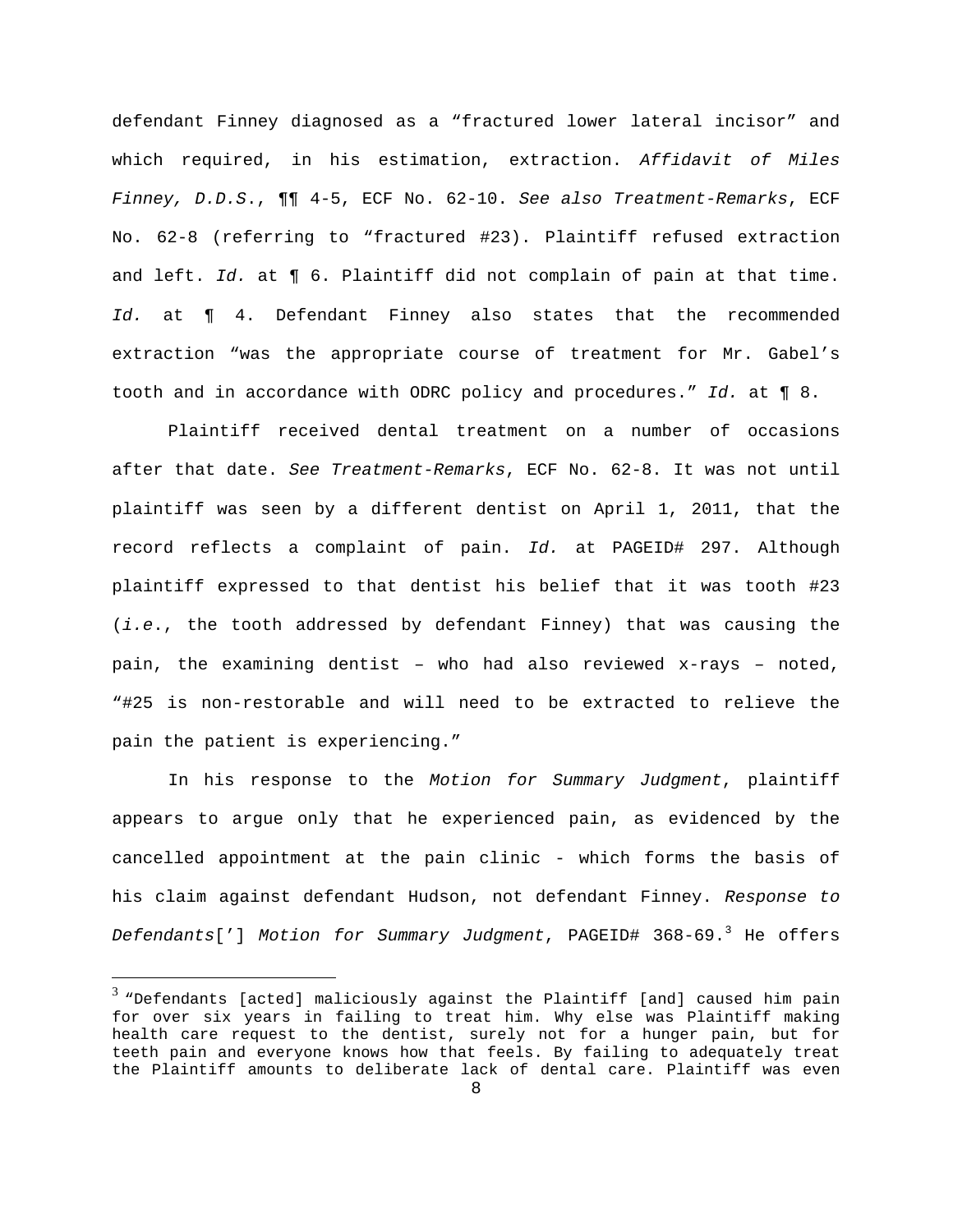no evidence, either professional or lay, that the treatment offered by defendant Finney, but refused by plaintiff, was "so woefully inadequate as to amount to no treatment at all." See Westlake v. Lucas, 537 F.2d at 860 n.5.

 The record in this action clearly reflects a dispute over the course of appropriate dental care, which is of course not actionable under 42 U.S.C. § 1983. See Young v. Gray, 560 F.2d 201. Under these circumstances, the Court concludes that defendant Finney is likewise entitled to summary judgment. $4$ 

 It is therefore **RECOMMENDED** that defendants' Motion for Summary Judgment, ECF No. 62, be granted.

 If any party seeks review by the District Judge of this Report and Recommendation, that party may, within fourteen (14) days, file and serve on all parties objections to the Report and Recommendation, specifically designating this Report and Recommendation, and the part thereof in question, as well as the basis for objection thereto. 28 U.S.C. §  $636(b)(1)$ ; Fed. R. Civ. P. 72(b). Response to objections must be filed within fourteen (14) days after being served with a copy thereof. Fed. R. Civ. P. 72(b).

The parties are specifically advised that failure to object to

<u>.</u>

scheduled for a pain clinic that was canceled. Why else would the Plaintiff be scheduled for this clinic if it were not for pain, only to be denied treatment?"

 $^4$  The *Motion for Summary Judgment* raises a number of other issues. However, because the Court concludes that plaintiff's claims fail on the merits, the Court need not and does not consider the remaining issues addressed in the motion.